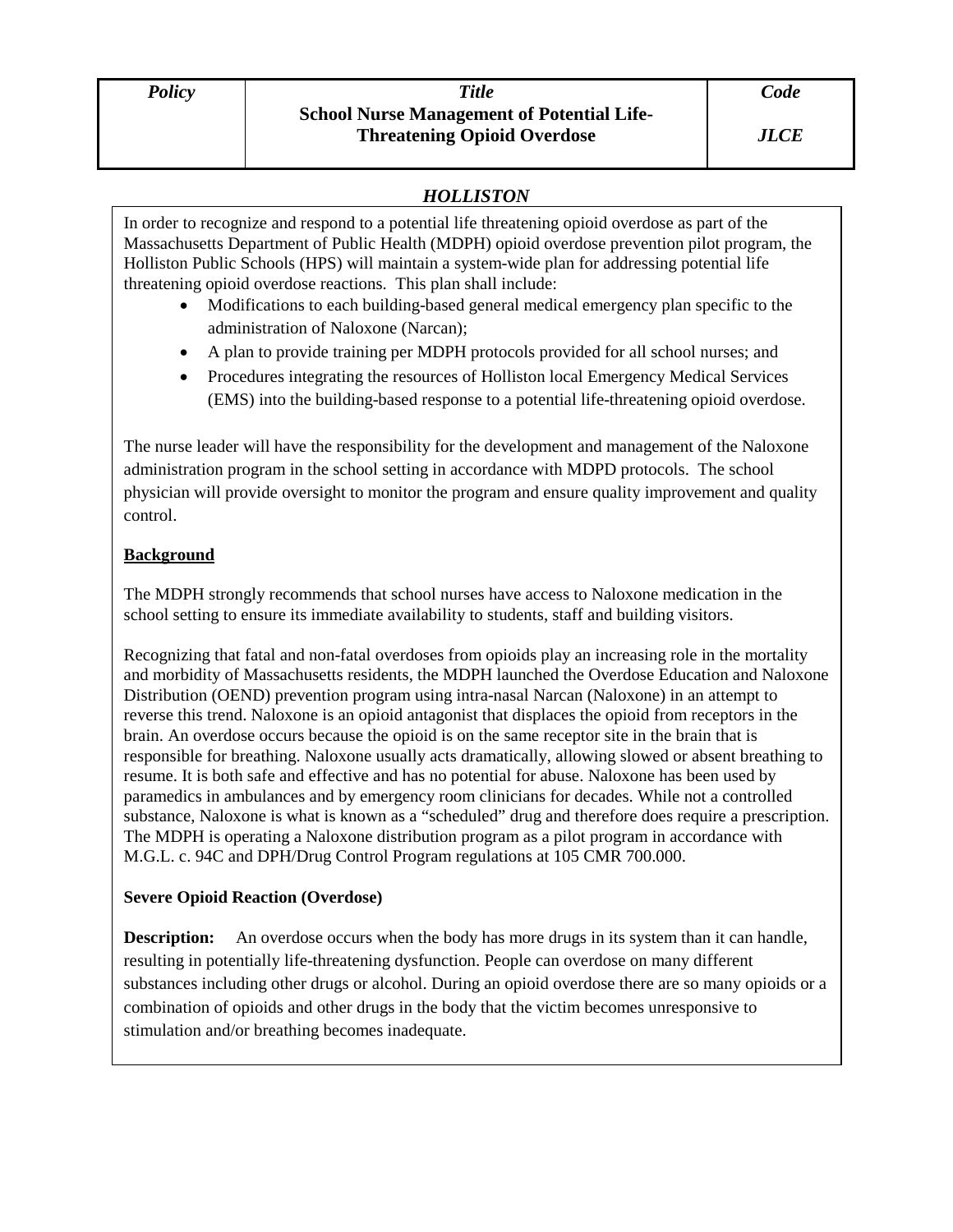Those experiencing an overdose become unresponsive, or unconscious, because opioids fit into specific brain receptors that are responsible for breathing. When the body does not get enough oxygen, lips and fingers turn blue. These are the signs that an overdose is taking place. A lack of oxygen eventually affects other vital organs including the heart and brain, leading to unconsciousness, coma, and then death.

With opioid overdoses, the difference between surviving and dying depends on breathing and oxygen. Fortunately, opioid overdose is rarely instantaneous; people slowly stop breathing after the drug was used. There is usually time to intervene between when an overdose starts and a victim dies. Furthermore, not all overdoses are fatal. Without any intervention, some overdose victims may become unresponsive with slowed breathing, but will still take in enough oxygen to survive and wake up.

## **Procedures:**

During regular school hours, the School Nurse will respond to any person on school property who is experiencing a life-threatening opioid. The management of a life-threatening opioid overdose takes a multidisciplinary approach of collaboration between school community, emergency responders, and law enforcement officers. Awareness, prevention and emergency preparedness are crucial elements in the management of a person with a potential life-threatening opioid overdose.

# **School Nurse Responsibilities**

The school nurse is the key resource for medical direction, assessment and response to a potential lifethreatening opioid overdose. The school nurse MUST be contacted as soon as a potential opioid overdose is identified.

## **1. Call 911**

It is important to report to the dispatcher if the victim's breathing has slowed or stopped, he or she is unresponsive, and the exact location of the individual. If Naloxone was given and if it did/did not work, this is also important information to tell the dispatcher.

## **2. Perform rescue breathing**

For a person who is *not breathing*, rescue breathing is an important step in preventing an overdose death. When someone has stopped breathing and is unresponsive, rescue breathing should be done as soon as possible because it is the quickest way to get oxygen into the body.

## **3. Administer Nasal Naloxone (Narcan)**

Naloxone is a medication that reverses overdose from heroin or other opioids. **Naloxone is the generic name for Narcan**. Nasal Naloxone may work immediately, but can take up to eight minutes to have an effect. The effect of the Naloxone will last for about 30 to 90 minutes in the body.